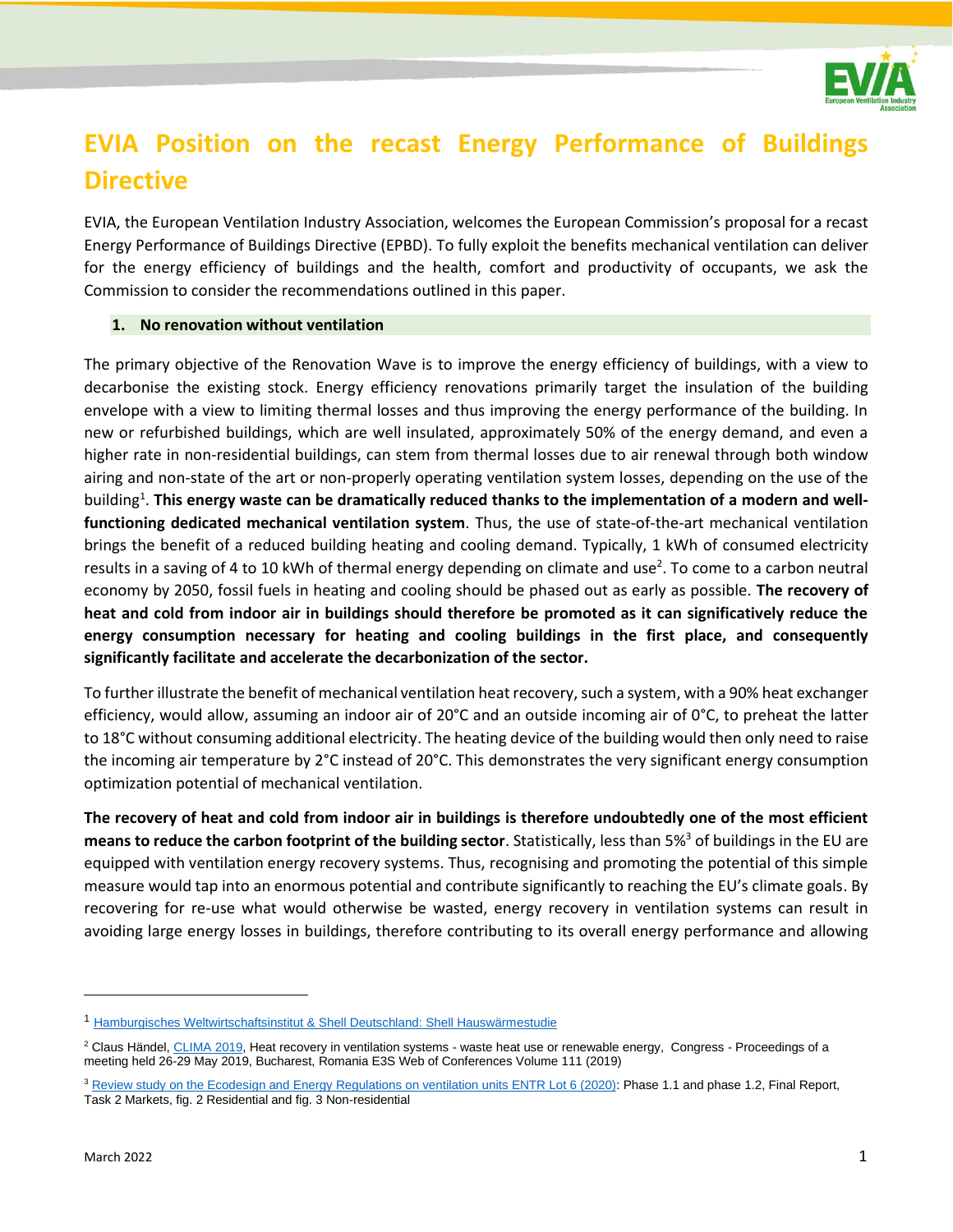

households to save up to 30% of their heating costs. As a result, implementing this measure can also help to moderate the impact of high energy prices and alleviate the effects of energy poverty.

In addition, demand-controlled ventilation (DCV) also limits thermal losses to the minimum while guaranteeing an adequate air renewal, by smartly adjusting its operation to the effective requirements with the aim of ensuring both indoor air quality and energy efficiency. In short, a DCV system adapts the airflow rate to meet air renewal needs so that pollutant concentrations remain sufficiently low. In this way, air exchanges are limited to what is strictly necessary to ensure a proper indoor air quality, avoiding the generation of unnecessary heating and cooling needs. Moreover, the electricity required for the fan operation is also optimised. Such processes allow to significantly lower the energy consumption of buildings. **The buildings in which the latest demand-controlled or heat/cold recovery ventilation systems are implemented are thus much more energy efficient.**

• **EVIA therefore calls for the EPBD revision to ensure that modern mechanical ventilation systems are included in all new buildings and buildings undergoing renovation.**

Including mechanical ventilation in all new buildings and renovations allows to achieve two aims: energy consumption optimisation and contribution to a good indoor air quality (IAQ).

## **2. Indoor Environment Quality (IEQ)**

- The EPBD must promote the reduction of energy needs of the existing building stock through holistic renovations that capture the full improvement potential. Implementing energy efficiency measures **must not lead to negative trade-offs in terms of Indoor Environmental Quality (IEQ).**
- Therefore, **IEQ must be considered alongside energy performance in the EPBD**. To this end, **the scope of the current directive must be extended to require Member States to implement a mandatory framework for minimum IEQ performance standards** and ensure effective implementation.

People spend 90% of their time indoors, with the WHO estimating that 120,000 Europeans die prematurely every year due to poor IAQ, translating into an annual cost to society of EUR 260 billion<sup>4</sup>. Poor IAQ is linked to negative health outcomes from irritation of the eyes, nose, and throat, through headaches, dizziness, and fatigue to respiratory diseases, heart disease, and cancer. **In the context of the current COVID-19 outbreak, benefiting from a well-functioning mechanical ventilation system is a particularly important contributor to maintaining an adequate level of IAQ and to limiting the potential for aerosolised transmission via mechanical air renewal<sup>5</sup> .**

With 97% of EU buildings in need of renovation, the upcoming revision of the Energy Performance of Buildings Directive (EPBD) represents an opportunity to boost both energy efficiency and indoor environmental quality that cannot be missed: by delivering on good indoor air quality and thermal comfort we stand to gain significant benefits in terms of health and well-being of building occupants, as well as productivity gains<sup>6</sup>.

The insulation and in consequence air tightness of the building envelope, heavily reduces the air infiltration and energy losses of a building. In such a context, **controlled air renewal via mechanical ventilation becomes a** 

<sup>4</sup> WHO Regional Office for Europe, OECD (2015). Economic cost of the health impact of air pollution in Europe: Clean air, health and wealth. Copenhagen: WHO Regional Office for Europe

<sup>&</sup>lt;sup>5</sup> Refer to **[IEQ Gathering's Covid 19 statement](https://www.evia.eu/wp-content/uploads/Healthy-Buildings-for-All-IEQ-Gathering-Manifesto.pdf)** 

<sup>6</sup> BPIE (2018): Building 4 People – [Quantifying the benefits of energy renovation investments in schools, offices and hospitals](https://www.bpie.eu/publication/building-4-people-valorising-the-benefits-of-energy-renovation-investments-in-schools-offices-and-hospitals/)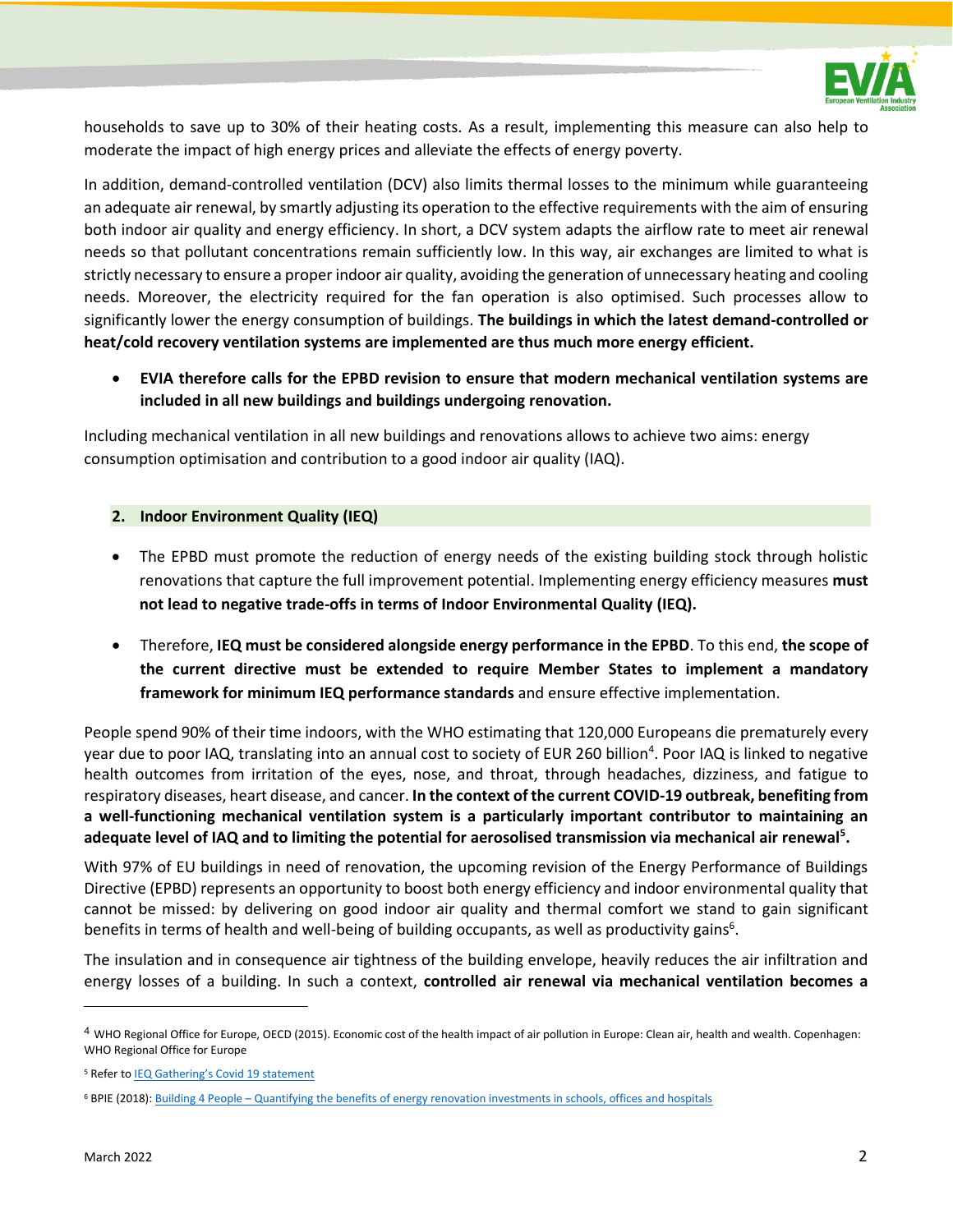

**necessity to avoid negatively impacting health outcomes**. As non-residential buildings typically need higher ventilation rates caused by higher occupation density, this aspect is even more acute. The Commission has rightly acknowledged the interrelation between indoor air quality and energy efficiency in the recently published Recommendation and guidelines on the implementation of the energy efficiency first principle<sup>7</sup>. As stated in the guidelines, indoor air quality, linked to the concentration of major indoor air pollutants (carbon dioxide, relative humidity, VOC pollutants such as formaldehyde and benzene, radon, carbon monoxide, ultrafine particulates) strongly depends on the level of air renewal. Improvement of buildings' energy efficiency through better insulation can have a very detrimental impact on indoor air quality if the air within the building is not sufficiently renewed.

**Therefore, ensuring the proper implementation of well-functioning mechanical ventilation systems in new and renovated buildings, is essential to help guarantee an adequate IEQ/IAQ for people living, working, or undertaking recreational activities more than ever in highly insulated and air-tight environments. It is also key to keep the building in good condition.**

As it stands, requirements on IEQ and IAQ are only insufficiently catered for in Member States. The Building Performance Institute (BPIE) found that several Member States have defined partial indicators and limit values on IEQ, but that they are often expressed in different units, not legally binding and below comfort levels, even though European standards are in place<sup>8</sup>. The Commission's Joint Research Centre (JRC) confirms that if buildings renovations are implemented incorrectly without ensuring an adequate air renewal through mechanical ventilation, then good health-based conditions will very likely not be fulfilled, with negative effects on IAQ and consequently on the occupants' health, comfort and performance, The JRC concludes that the importance of indoor air quality, thermal comfort, daylight and noise has to be strengthened in the EPBD and that **inclusion of**  requirements for indoor air quality in the national regulations of all European countries should be reinforced<sup>9</sup>.

At the political level, this has been acknowledged by the European Parliament. Several recent own-initiative reports call on the European Commission to regulate indoor air quality and introduce minimum requirements for healthy buildings, including IAQ:

- Report on the implementation of the Energy Performance of Buildings Directive<sup>10</sup>: "**believes that indoor air quality should be included when Member States promote building renovation through public incentive schemes; encourages Member States to improve data collection on indoor environmental quality parameters, with a view to developing minimum indoor environment quality standards;** believes that EPCs should therefore become easier to access and read, display practical information on real energy performance, (…) **as well as regarding Indoor Environmental Quality parameters.**
- Report on maximising the energy efficiency potential of the current building stock<sup>11</sup>: "**highlights that building renovation projects should always lead to healthy, mould-free buildings, taking into account indoor environmental quality (IEQ)**; emphasises that the revision of standards for air quality, thermal conditions and other indoor-related health and comfort aspects, including sufficient daylight and mechanical ventilation, contributes to the health and productivity of building users and enhances their work or learning performance".

<sup>&</sup>lt;sup>7</sup> [Commission Recommendation on Energy Efficiency First: from principles to practice](https://ec.europa.eu/energy/sites/default/files/eef_recommendation_ref_tbc.pdf)

<sup>8</sup> BPIE (2019)[: How to integrate indoor environmental quality within national long-term renovation strategies](https://www.bpie.eu/wp-content/uploads/2019/05/IEQ_4pager_Final.pdf)

<sup>&</sup>lt;sup>9</sup> Joint Research Centre (2017): <u>Promoting healthy and highly energy performing buildings in the European Union</u>

<sup>10</sup> European Parliament Report on the implementation of the Energy Performance of Buildings Directive (2021)

<sup>11</sup> [European Parliament Report on maximising the energy efficiency potential of the EU building stock \(2020\)](https://www.europarl.europa.eu/doceo/document/A-9-2020-0134_EN.html)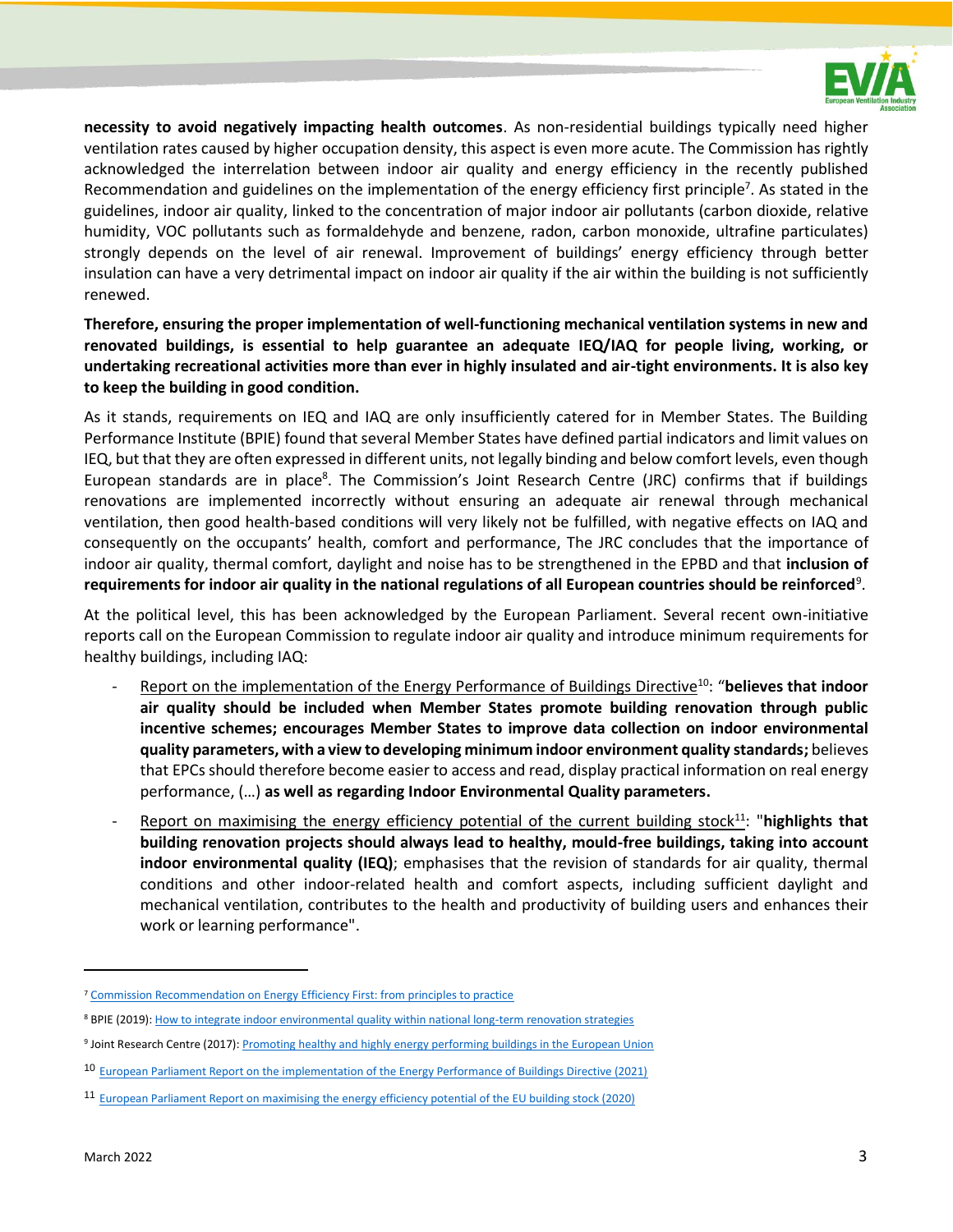

- Report on decent and affordable housing for all<sup>12</sup>: "calls for the introduction at EU level of minimum **mandatory requirements for healthy homes, including indoor air quality, which should at least be aligned with WHO guidelines**".
- Report on the implementation of the Ambient Air Quality Directives<sup>13</sup>: "asks the Commission to look into the consequences of indoor air pollution and possible legislative remedies for all relevant sources of indoor air pollution" and "**calls for the Commission to consider regulating indoor air quality independently or as a part of sustainable buildings legislation**".

EVIA understands that the main objective of the current revision of the EPBD is to deliver on the decarbonization and energy efficiency goals of the Green Deal. Nevertheless, considering the above, the push for an increased rate and depth of energy efficient renovation across the EU, must be accompanied with sufficient attention to the IEQ implications of energy efficiency improvements. We therefore call for the consideration of IEQ in the EPBD revision along the following lines:

- **Include a robust definition for Indoor Environmental Quality:** The term "Healthy Indoor Climate" is mentioned several times in the 2021 recast EPBD. However, commonly indoor climate is understood to refer mainly to temperature and humidity. The quality of the indoor environment depends on many more parameters than just these two. Indoor air quality, acoustics and lighting must also be regulated. Therefore, EVIA proposesto introduce a definition of indoor environmental quality, which is a more widely accepted term encompassing a greater number of essential parameters, and to replace references to indoor climate across the text.
- **Ensure an adequate and controlled air renewal in all new buildings and major renovations, including Zero-Emission Buildings (ZEB):** EVIA believes that the introduction of the Zero Emission Building (ZEB) concept and of minimum energy performance standards (MEPS) at the EU level are vital steps to decarbonising buildings. With 97% of EU buildings in need of renovation, the introduction of the ZEB concept and MEPS represents an opportunity to boost both energy efficiency and indoor environmental quality that cannot be missed. As explained above, the required insulation and in consequence air tightness of the building envelope in highly efficient buildings heavily reduces the air infiltration and air leakages of a building, making controlled air renewal via mechanical ventilation a necessity to avoid negatively impacting the health of occupants and the condition of the building. EVIA therefore calls for consideration of this element in the ZEB concept, the deep renovation definition, as well as provisions on new buildings, major renovations and minimum energy performance standards (MEPS).
- **Ensure that minimum requirements for indoor environmental quality are set by Member States**: Member States should specify parameters and requirements for IEQ based on national or regional needs and develop and implement calculation methodologies to assess the IEQ performance of buildings, taking into account the varied starting points of the Member States in this regard. IEQ performance should at least include values for 1) Indoor air renewal, and 2) The concentration of the most relevant indoor air pollutants.
- **Include information on indoor environmental quality in the Energy Performance Certificate (EPC):** Currently most EPCs do not cover IEQ. In order not to compromise the health and wellbeing of building occupants, recommendations for cost-effective or cost-optimal upgrading of energy performance should also incorporate IEQ aspects. Considering that thermal comfort, indoor air quality, adequate levels of

<sup>12</sup> [European Parliament Report on access to decent and affordable housing for all \(2020\)](https://www.europarl.europa.eu/doceo/document/A-9-2020-0247_EN.html)

<sup>13</sup> [European Parliament Report on the implementation of the Ambient Air Quality Directives \(2021\)](https://www.europarl.europa.eu/doceo/document/A-9-2021-0037_EN.html)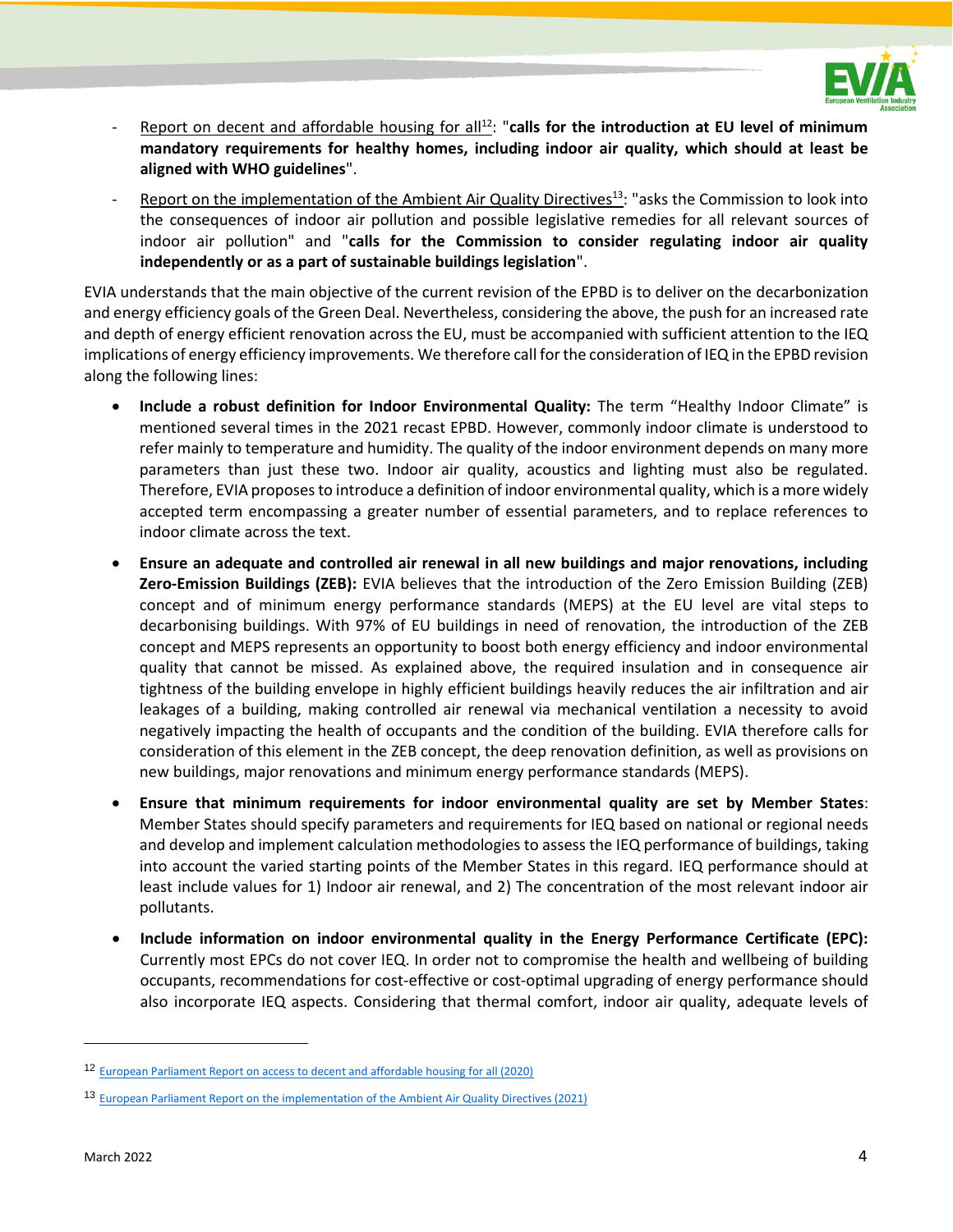

natural lighting and acoustics are among the most important drivers and benefits of renovation, this would further boost the renovation rate across the EU.

- **Ensure sufficient financial support for technologies contributing to IEQ:** As stated above, in addition to ensuring a good indoor air quality, including mechanical ventilation in all new buildings and renovations allows to achieve the additional aim of energy consumption optimisation through limiting thermal losses or recovering energy. EVIA therefore asks that the EPBD ensures that financial support is made available for the implementation of this technical building system.
- **Revise the smart readiness indicator (SRI) to ensure the deployment of smart technologies for healthy buildings.** The SRI should consider health aspects on an equal footing with other factors such as, for instance, energy savings and energy demand flexibility to fully reflect the importance of indoor environmental quality.

## **3. Technical building systems (Article 11)**

**EVIA approves the introduction of requirements under Article 11 for all ZEB buildings and major renovations, where technically and economically feasible, to be equipped with measuring devices for the monitoring of indoor air quality (IAQ).** However, controlled air renewal via mechanical ventilation systems necessarily contributes to a large extent to the level of IAQ, since IAQ, linked to the concentration of major indoor air pollutants (carbon dioxide, relative humidity, VOC pollutants such as formaldehyde and benzene, radon, carbon monoxide, ultrafine particulates) strongly depends on the level of air renewal. A sufficient but controlled level of air renewal is especially crucial in highly insulated and airtight modern buildings. In addition, **modern ventilation systems are increasingly equipped with smart capabilities to monitor IAQ levels and adapt the air renewal flow accordingly to guarantee an adequate IAQ level under normal use conditions of the building.** The unclear wording proposed by the Commission, and the absence of regulation or usual practice on what constitutes sufficient monitoring and regulation of IAQ, risks that Article 11(3) leads to the installation of inadequate solutions, resulting in flawed monitoring of pollution, insufficient air exchange and as a result detrimental health impacts. **As no other technology is able to fulfill both the monitoring and the control requirement, Article 11(3) should ensure the implementation of well-functioning mechanical ventilation systems in new and renovated buildings.**

The WHO estimates that, on average, people spend 90% of their time indoors in residential and non-residential buildings. Poor indoor air quality (IAQ) is estimated to cause the premature deaths of 120,000 Europeans every year entailing an annual cost of EUR 260 billion. The body of evidence on the aerosolised transmission of COVID-19 in indoor environments further underlines the importance of addressing the EU's IAQ issue.

**The introduction of a requirement for IAQ monitoring capacity, through mechanical ventilation systems, will improve the data collection on the IAQ performance of the building stock.** This is the first step on the road to better understanding the IAQ issue in the EU and thus to informing policies at the EU level to drive improvements in the IAQ performance of the building stock to bring it in line with what is desired.

Nevertheless, the provisions in Article 11(3) require further clarification regarding their implementation. Notably, there exists no common definition of indoor air quality, its parameters and the way to measure them at EU level. It is therefore unclear what is meant by "monitoring of indoor air quality" as this could potentially apply to many different pollutants if framed as vaguely. Provisions also need to be specified regarding the quality of the IAQ data collected. For these reasons, **EVIA urges that the Commission be empowered to adopt secondary legislation (implementing or delegated act) to define a number of harmonised aspects** which could, among other texts, rely on relevant standards. **This act should provide a framework for at least the following issues linked to Article 11(3):**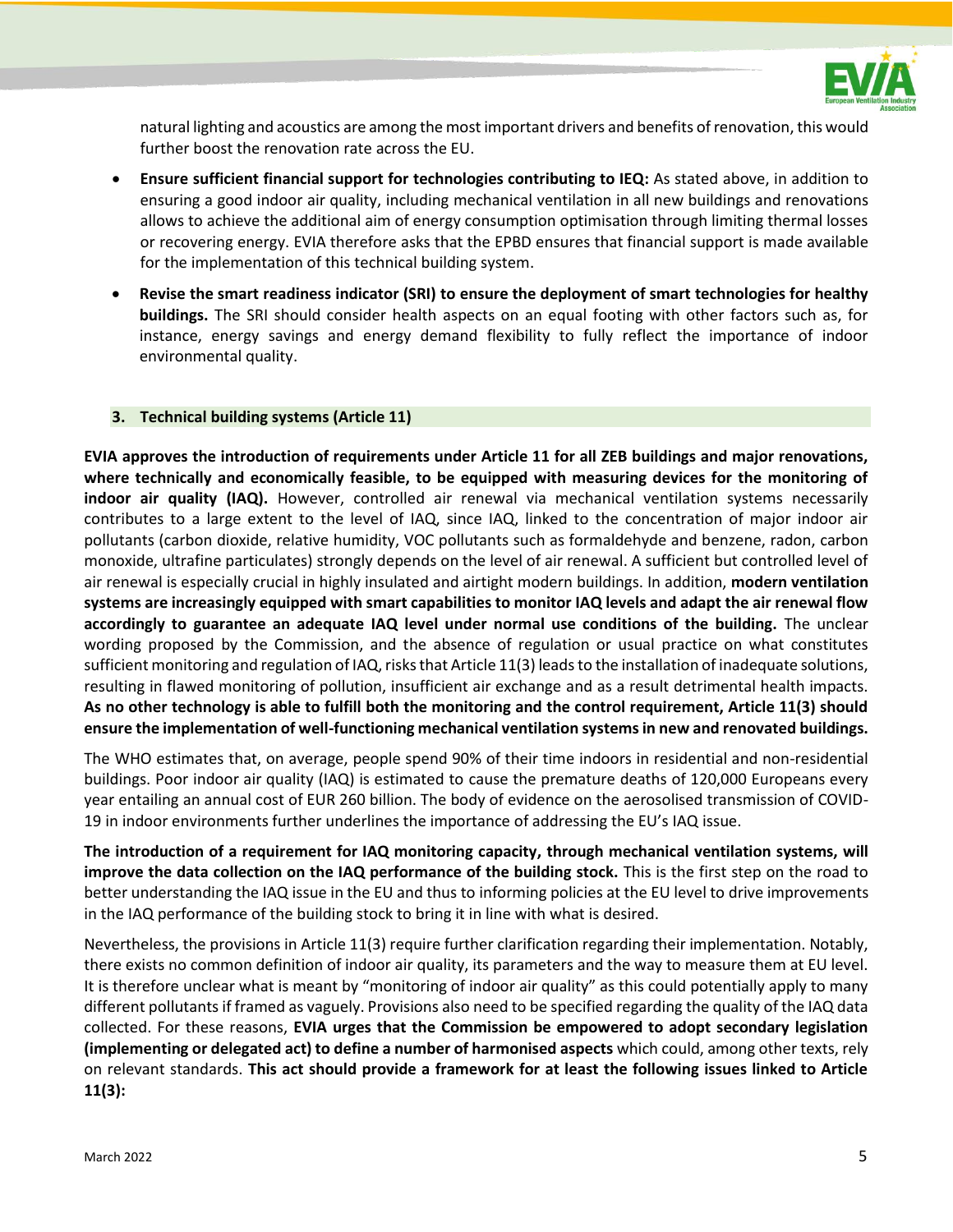

## **1) What parameters apply for the measurement of IAQ (indoor pollutants, levels of concentrations etc.)**

## 2) **Requirements for monitoring and control accuracy**

Further, Article 11(3) does not specify what should be done with the collected data. EVIA strongly encourages that Member States be required to report a selection of the collected data on the parameters, specified in the implementing regulation, in their national databases which would subsequently be published in the EU Building Stock Observatory (EU BSO). The Commission should be empowered to adopt guidelines to support Member States in identifying the specific relevant parameters to be reported under this requirement.

The data collected will provide much needed information about the actual state of indoor air quality across the EU building stock and should be used as a basis by Member States to define indoor air quality requirements for new buildings. **EVIA proposes that those Members States which have not yet defined IAQ requirements in their regulations are to be required do so by a set deadline, which should not be later than the 1 January 2026.** The Commission should also provide guidelines to the member states as to how IAQ requirements could be formalized, to support this regulatory development.

## **4. Inspections (Article 20)**

**EVIA welcomes the inclusion of mechanical ventilation systems among the regular inspection requirements of the EPBD.** Regular inspection of mechanical ventilation units is key to ensure a proper functioning and thereby contribute to guaranteeing an appropriate indoor air quality level and reduce the building's heat losses and fan energy use. However, the proposed metric summing up the capacities of the three technical building systems (TBS) to the threshold of 70kW of effective rated output is not suitable for ventilation systems. **A more suitable metric would be based on airflow rates (in m3/h), which is common to describe the capacity of ventilation systems and is already being widely used in national regulations on the subject.** EVIA considers a threshold of 500m3/h to be suitable as this would exclude small residential systems, while still ensuring a satisfactory  ${\sf coverage^{14}}.$ 

In addition, EVIA would like to point out that the assessment of fans alone cannot guarantee that a ventilation system works correctly. Deficiencies in heat recovery units, ducting, vents, air intakes etc. can be the cause of insufficient airflows and/or overconsumption of fans. **The inspection requirement should therefore be extended to cover all elements of a mechanical ventilation system.**

EVIA notes that Article 20 does not lay down rules for enforcement, e.g. corrective actions in the case that noncompliances are detected during an inspection. **EVIA suggests that Article 20 should include a basic requirement to take corrective action in case of non-compliances.**

#### **5. Smartness and digitalisation (Articles 20 & 14)**

Smartness will become mandatory for the vast majority of new buildings from 2030, a measure that will accelerate the digitalisation of the building stock and harness its capacity to deliver energy savings from more

<sup>14</sup> Commission Regulations (EU) No. 1253/2014 and (EU) No. 1254/2014 define residential ventilation units as having a maximum flow rate that does not exceed 250 m3 /h, or between 250 and 1 000 m3 /h if the manufacturer declares its intended use as being exclusively for a residential ventilation application.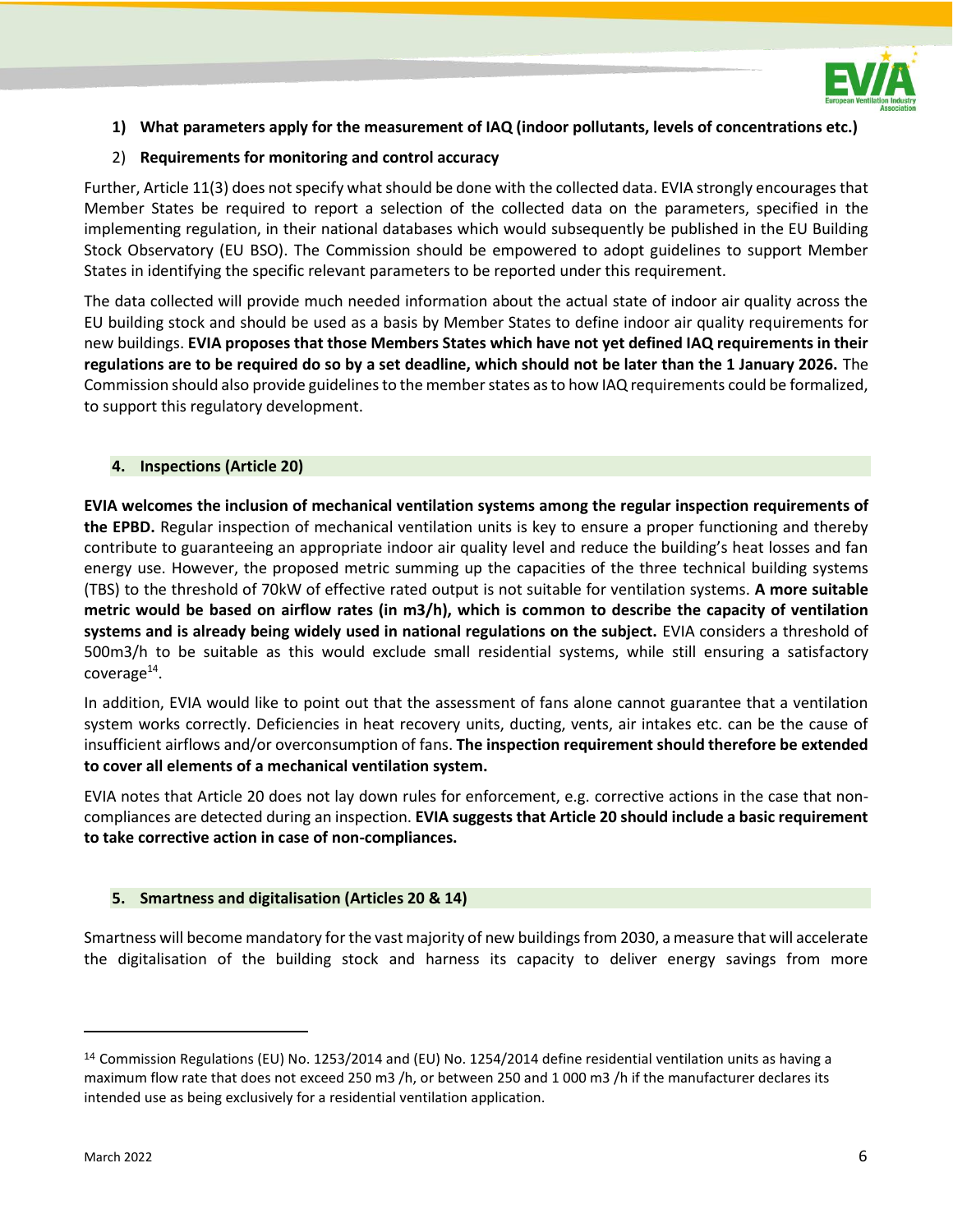

efficiency/responsive use of TBS during their operational lifetimes while ensuring an adequate indoor environmental quality.

For all new residential buildings and those undergoing major renovations, certain monitoring and control functionalities of technical building systems will be mandatory from 2025. Installation of BACS in large nonresidential buildings (> 290 kW) is already mandatory but the implementation of this requirement is to be expedited to 2025, whilst the scope will be lowered to 70 kW from 2030. EVIA notes that all residential buildings, most of which will be under 70 kW, will be covered by technical building systems monitoring and control requirements, while small non-residential buildings under 70 kW will be exempt.

An approach by which the regulation of monitoring and control systems incorporated in TBS is to be dealt with within each dedicated TBS lot needs to be confirmed in the context of the ENER LOT 38 preparatory study on BACS. Elements related to interoperability must also be clarified, please see ENER LOT 33 Smart Appliances.

In this context, EVIA welcomes with caution the empowerment of the Commission, under the new Article 14 on data exchange, to "adopt implementing acts detailing interoperability requirements, and non-discriminatory and transparent procedures for access to data".

A framework for data exchange and interoperability is essential as digitalisation rapidly proliferates in the context of buildings. However, EVIA believes that the empowerment of the Commission under Article 14 has to be coherent with the multiple initiatives ongoing within the Commission to support the digitalisation of buildings.

In particular, EVIA would like to highlight the work being undertaken at the product/Technical Building System (TBS) level under the framework of Ecodesign (ErP):

- Interoperability is a central issue for the preparatory study on measures for Building Automation & Control Systems (BACS) (ENER LOT 38), at both the building management level and for controls incorporated in TBS.
- In addition, interoperability is a key feature of the work on Smart Appliances (ENER LOT 33)

More widely, the Commission is known to be working on a 'Digitalisation of the Energy Sector Action Plan', which is understood to include a potential 'area' on 'Developing a European data-sharing infrastructure' that references the "development of an interoperability framework".

Against this unclear backdrop it is essential that the Commission avoids the risk of double regulation. It would be prudent for the Commission to nurture and see to fruition developments under ENER LOT 38 and ENER LOT 33, before working on the Article 14 interoperability implementing act.

**\*\*\***

#### **About EVIA**

The European Ventilation Industry Association (EVIA)'s mission is to represent the views and interests of the ventilation industry and serve as a platform between all the relevant European stakeholders involved in the ventilation sector, such as decision-makers at the EU level as well as our partners in EU Member States. Our membership is composed of more than 40 member companies and 6 national associations across Europe, realising an annual turnover of over 7 billion euros and employing more than 45,000 people in Europe.